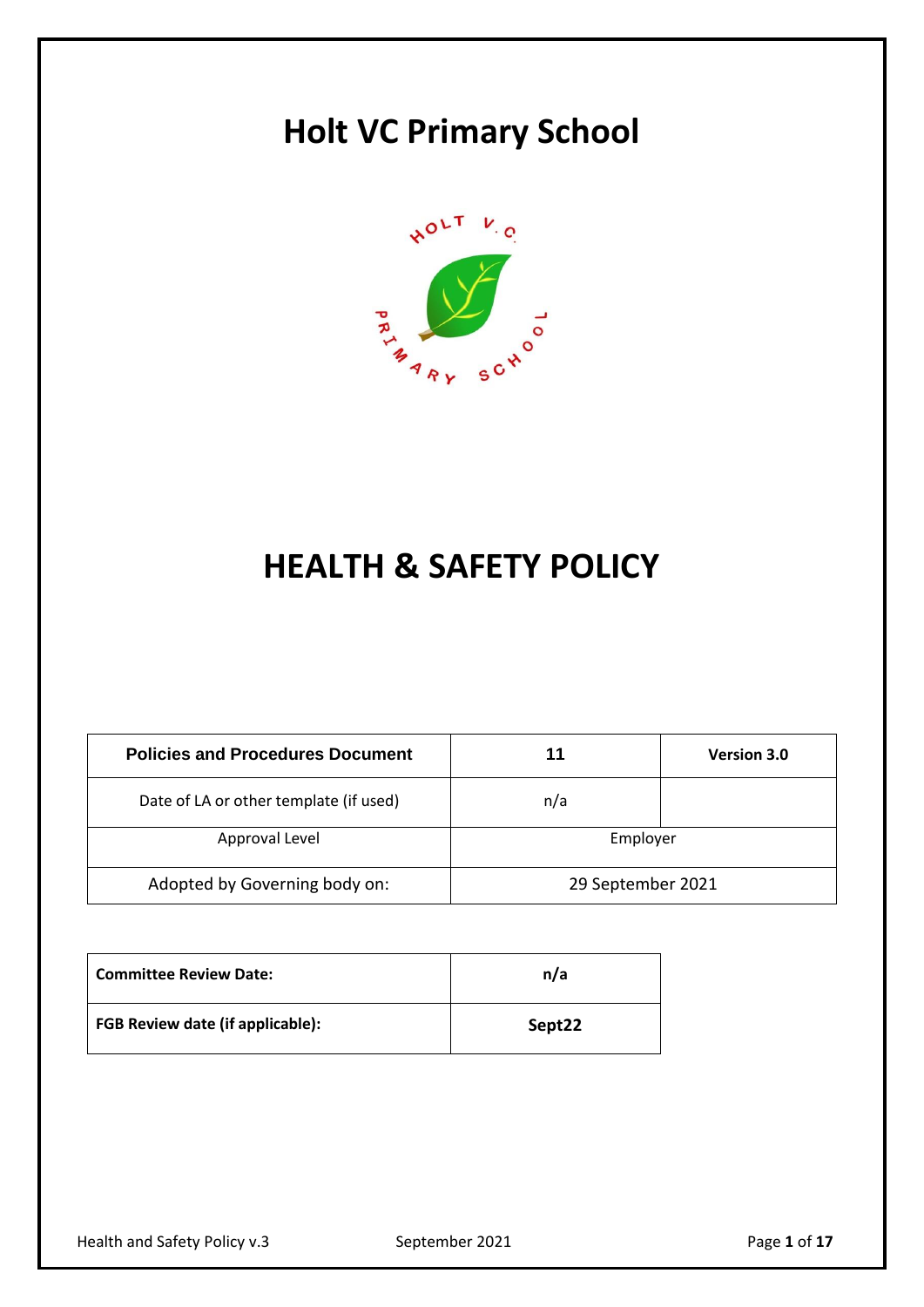# **Document contents**

## **1. Relationship of this document to other policies and procedure**

#### **2. Statement of intent**

## **3. Leadership and responsibilities**

- 3.1 The duties of the governing body
- 3.2 The duties of the head teacher
- 3.3 The duties of supervisory staff deputy head teacher(s), school finance officer, school admin officer
- 3.4 The duties of all members of staff
- 3.5 The duties of hirers, contractors, visitors and others
- 3.6 Staff consultative arrangements

#### **4. Fire and emergency procedures**

- 4.1 Fire alarm system and fire appliances
- 4.2 Fire drills
- 4.3 Clearing the premises in an emergency
- 4.4 Lockdown procedures
- 4.5 Critical Incident Management Plan

#### **5. Accidents and incidents**

- 5.1 Reporting incidents to the Local Authority
- 5.2 Bullying and other incidents

#### **6. Risk assessment and management**

- 6.1 Risk assessment procedures
- 6.2 Recording risk assessments
- **7. First aid procedures**

#### **8. Off-site visits**

#### **9. Safety and security**

- 9.1 Security
- 9.2 On-line safety
- 9.3 Safeguarding and child protection
- 9.4 Grounds maintenance
- 9.5 Premises maintenance
- 9.6 Catering and food safety

# **10. Other policies and procedures related to Health and Safety**

| <b>Appendices</b> |  |  |  | Referenced policies and procedures |
|-------------------|--|--|--|------------------------------------|
|-------------------|--|--|--|------------------------------------|

- **2.** Accidents and incidents flowchart
- **3**. Accidents and incidents reporting form
- **4.** Procedures for the transportation of children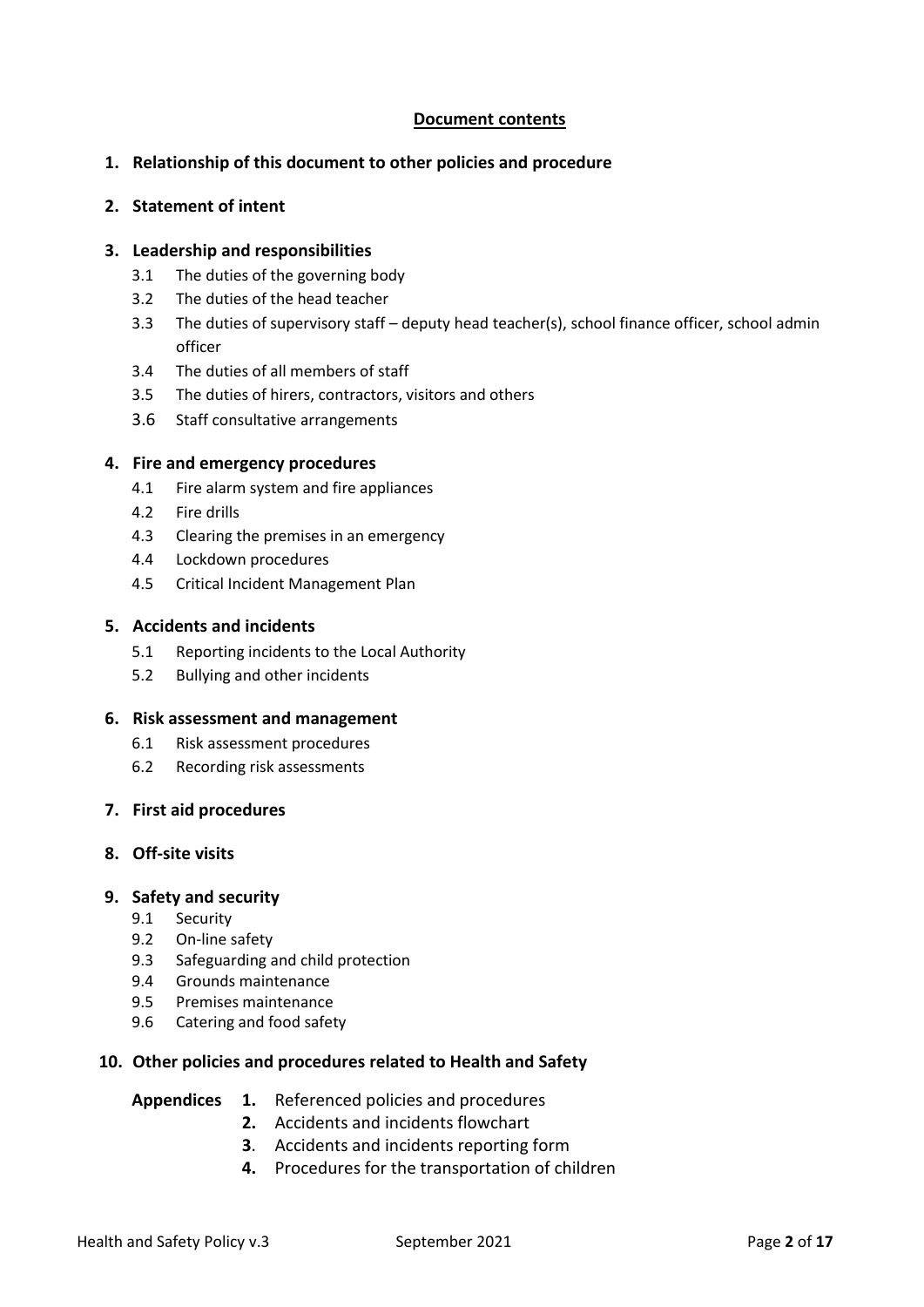# **1. Relationship of this document to other policies and procedures**

This policy should be read in conjunction with the policy and procedure documents listed in Appendix 1 which have been adopted by Holt VC primary school. Many of these can be found in Wiltshire Council Health and Safety Manual or on the Holt Primary school website – see Appendix 1.

# **2. Statement of intent**

- The aim of the Governing Body is to provide a safe and healthy working and learning environment for staff, pupils and visitors.
- The Governing Body accepts that it has a responsibility to take all reasonably practicable steps to secure the health of pupils, staff and others using the school premises or participating in school-sponsored activities.
- The Governing Body believes that the prevention of incidents, accidents, injury or loss is essential to the efficient operation of the school and is part of the good education of its pupils.
- The Governing Body and the school will take all reasonable steps to identify hazards and reduce the risks from them to a minimum. All staff and pupils must appreciate however, that their own safety and that of others also depends on their individual conduct and vigilance while on the school premises or while taking part in school-sponsored activities and must be aware that they share in the responsibility of maintaining health and safety for themselves and for others.

# **3. Leadership and responsibilities**

The organisational arrangements for people with health and safety responsibilities at Holt primary school are shown in the diagram below.



# **3.1 The duties of the Governing Body**

In the discharge of its duty, the Governing Body will:

- make itself familiar with the DfE document "Health and Safety: responsibilities and duties for schools" and the Local Authority "Health and Safety manual for schools".
- take account of that guidance
- ensure that there is an effective and enforceable policy for the provision of health and safety throughout the school
- Appoint a 'Health and Safety' Governor' to have an overview of health and safety matters and support the school in carrying out risk assessments and periodically assess the effectiveness of this policy and ensure that any necessary revisions are made. David Warren is currently the lead governor for Health and Safety (as at February 2021)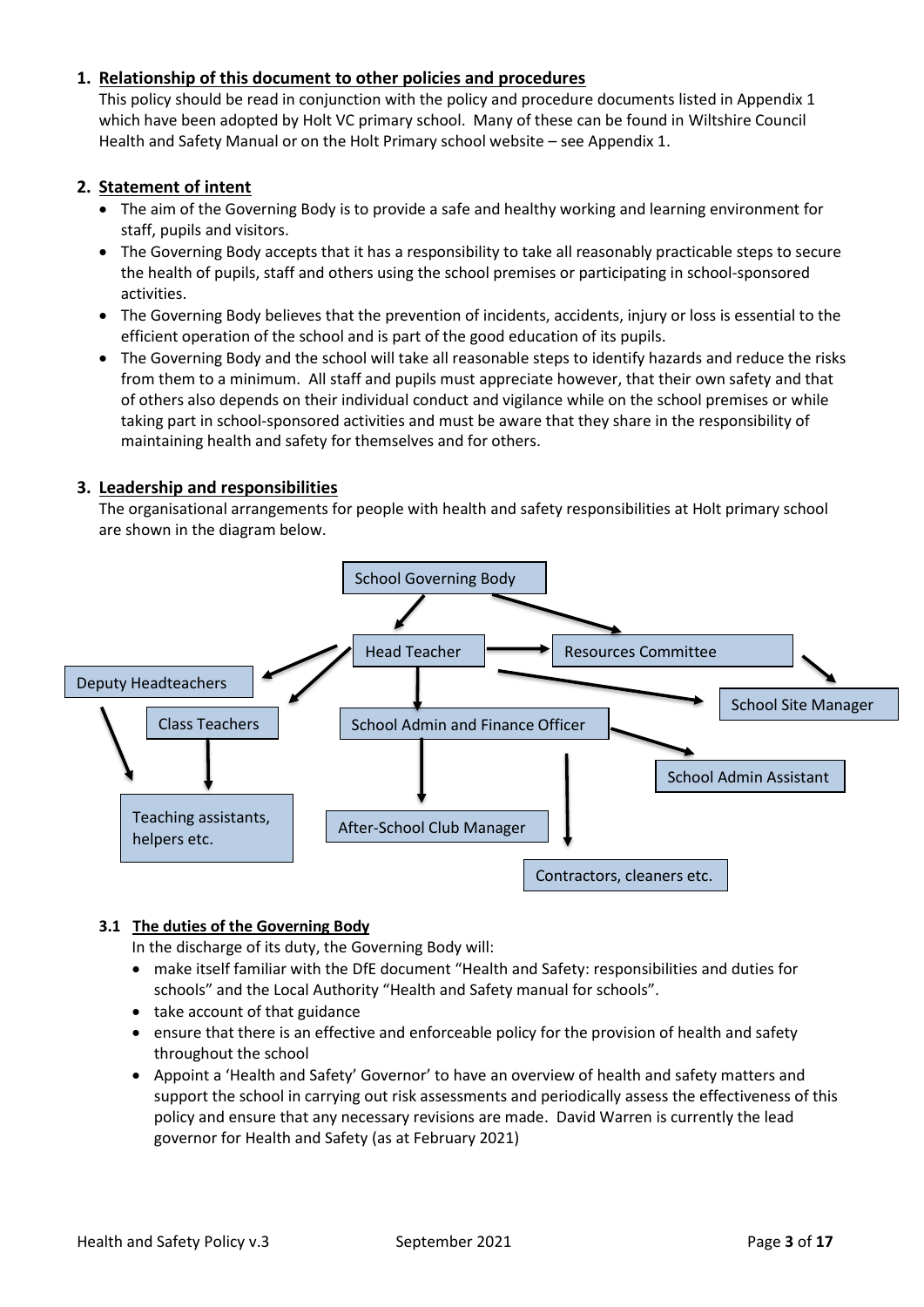- establish an effective health and safety management structure within the school and monitor and evaluate the Head Teacher's performance on health and safety matters
- bring to the attention of the Local Authority any health and safety concern outside of their control or any health and safety responsibility that they are unable to meet.
- So far as is reasonably practicable the Governing Body will ensure the Head Teacher makes arrangements for all staff, including temporary and voluntary staff and helpers and those on fixedterm contracts, to receive:
	- o comprehensive information on this policy
	- $\circ$  a copy of other relevant policies or procedures referred to in this document (or advice where these are available e.g. on the school website)
	- $\circ$  instruction and training so that they may understand their H&S responsibilities and carry out their duties in a safe manner without placing themselves or others at risk

## **3.2 The duties of the Head Teacher**

- As well as the duties which all members of staff have (see below) the Head Teacher has the general and specific responsibilities set out below. Through delegation, these responsibilities will be appropriately shared with other senior members of staff, (as shown in the above organisation chart). These responsibilities are:
	- $\circ$  to manage the school's staff, site and activities so that the health, safety and welfare of all those involved is secured
	- $\circ$  to comply with LA policy and duties under the Local Management of Schools Scheme
	- $\circ$  To bring any health and safety concern outside of their own control or any health and safety responsibility that is unable to be met to the attention of the Governing Body and the Local Authority H&S manager
- The head teacher has the following specific responsibilities:
	- $\circ$  to assess and record all significant risks to staff, pupils, visitors, contractors and hirers and to ensure that they are controlled as far as is reasonably practicable
	- $\circ$  to develop and distribute school-specific policies and procedures on local health and safety issues
	- $\circ$  to monitor and secure compliance with the school's policy and control measures identified through risk assessments
	- $\circ$  to ensure staff are properly trained, instructed and supervised for any relevant health and safety role and that all staff engage properly with LA and school health and safety procedures
	- $\circ$  to inspect the school site and property of any unsafe condition to make safe in a timescale commensurate to the level of the danger and where necessary, bring to the attention of the H&S governor
	- $\circ$  to arrange routine maintenance and servicing of equipment through the LA mechanism or other competent means
	- $\circ$  to consider health and safety in the selection of contractors and the planning of contracted work, and to provide general supervision to contractors whilst on the school site
	- $\circ$  to investigate all accidents, near misses and episodes of work-related ill health
	- o to monitor and evaluate the health and safety performance of staff
	- $\circ$  to have and practise emergency and contingency plans
	- $\circ$  to provide the means for consultation with staff on health and safety matters
	- $\circ$  to supply an annual health and safety performance report of standard indicators to the Service Director (Resources, Improvements and Young People).
- The Head Teacher is required to take all necessary and appropriate action to ensure that proper health and safety standards are maintained at all times.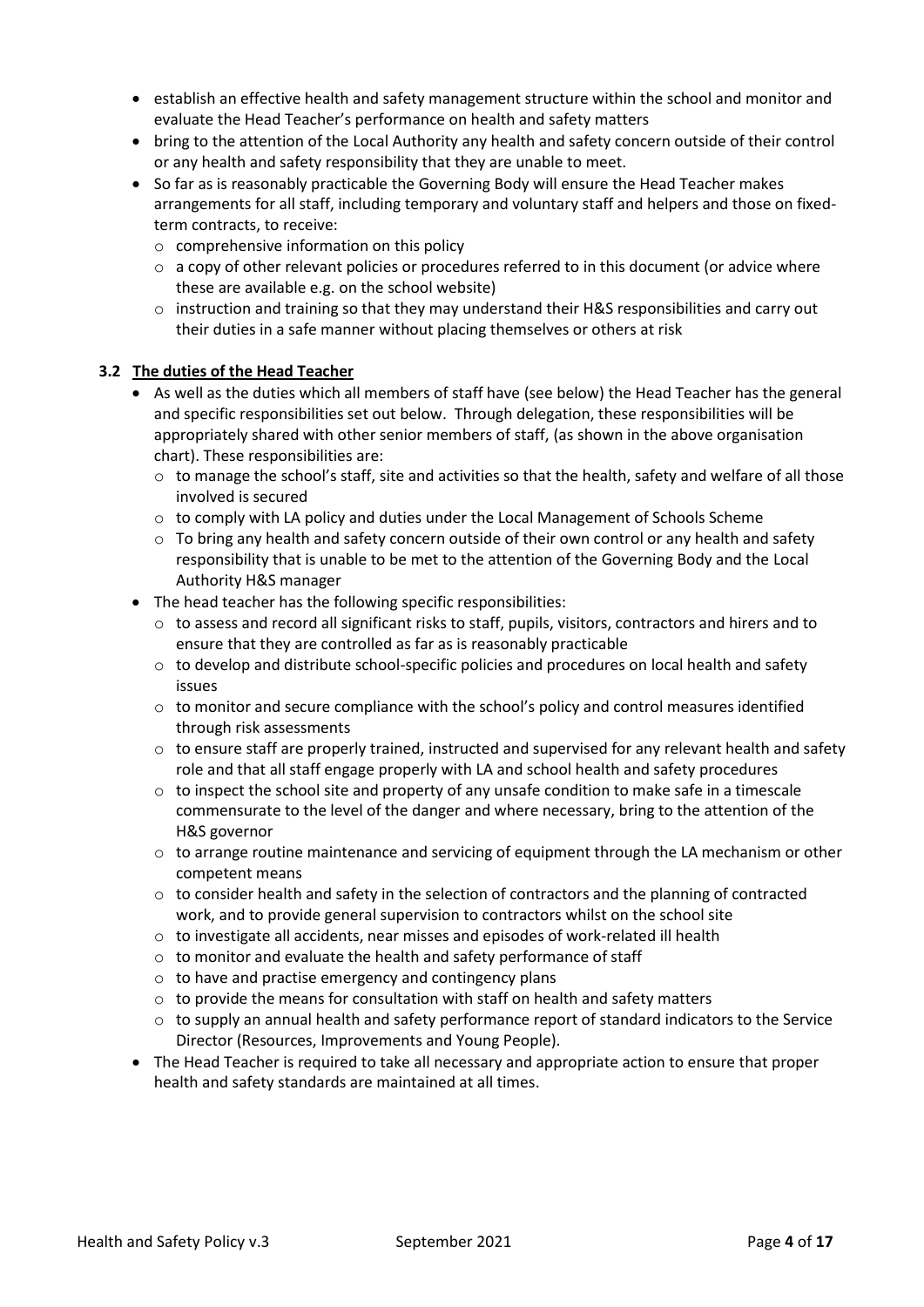# **3.3 The duties of supervisory staff - Deputy head teacher(s), School admin and finance officer, School admin assistant**

- In addition to the general duties which all members of staff have (see below), supervisory staff will be directly responsible to the Head Teacher, or the member of staff nominated by the Head Teacher, to have overall day-to-day responsibility for the implementation and operation of the school's health and safety policy within their relevant departments and areas of responsibility.
- As part of their day-to-day responsibilities they will ensure that:
	- $\circ$  safe methods of working exist and are implemented throughout their area of responsibility
	- $\circ$  health and safety regulations, rules, procedures and codes of practice are being applied effectively
	- $\circ$  staff, pupils and others under their jurisdiction are instructed in safe working practices
	- $\circ$  new employees working within their area are given instruction in safe working practices
	- $\circ$  risk assessments are conducted in their area of responsibility as required by the Head Teacher or as necessary
	- $\circ$  regular health and safety inspections are made of their area of responsibility as required by the Head Teacher or as necessary
	- $\circ$  positive, corrective action is taken where necessary to ensure the health and safety of all staff, pupils and others
	- $\circ$  all plant, machinery and equipment in the department in which they work is adequately guarded, in safe working order and restricted to authorised persons only
	- $\circ$  appropriate protective clothing and equipment, first aid and fire appliances are provided and readily available in the department in which they work
	- $\circ$  hazardous and highly flammable substances in the department in which they work are correctly stored and labelled and exposure is minimized
	- $\circ$  they monitor the standard of health and safety throughout the department in which they work and encourage staff, pupils and others to achieve the highest possible standards of health and safety
	- o all health and safety information is communicated to the relevant persons
	- o they report any health and safety concerns to the Head Teacher.

# **3.4 The duties of all members of staff**

- All staff are expected to familiarise themselves with the health and safety aspects of their work.
- All staff are required to read the school Health and Safety policy and to seek clarification on areas of concern.
- All staff have a responsibility to:
	- $\circ$  take reasonable care of their own health and safety and that of any other persons who may be affected by their acts or omissions at work
	- o follow agreed working practices and safety procedures
	- o report any accident, near misses and incidents of violence, including verbal abuse or any hazard
	- o ensure health and safety equipment is not misused or interfered with.

# **3.5 The duties of hirers, contractors, visitors and others**

- The Head Teacher, School Finance and Admin Officer will seek to ensure that hirers, contractors and others who use the school premises conduct themselves and carry out their operations in such a manner that all statutory and advisory safety requirements are met at all times.
- When the premises are used for purposes not under the direction of School staff then the principal persons in charge of the activities will be expected to maintain safe practices and take all necessary and appropriate action to ensure that proper health and safety standards are maintained at all times.
- When the school premises or facilities are being used out of normal school hours for a schoolsponsored activity then, for the purposes of this policy, the organiser of that activity, even if an employee, will be treated as a hirer and will comply with the requirements of this section.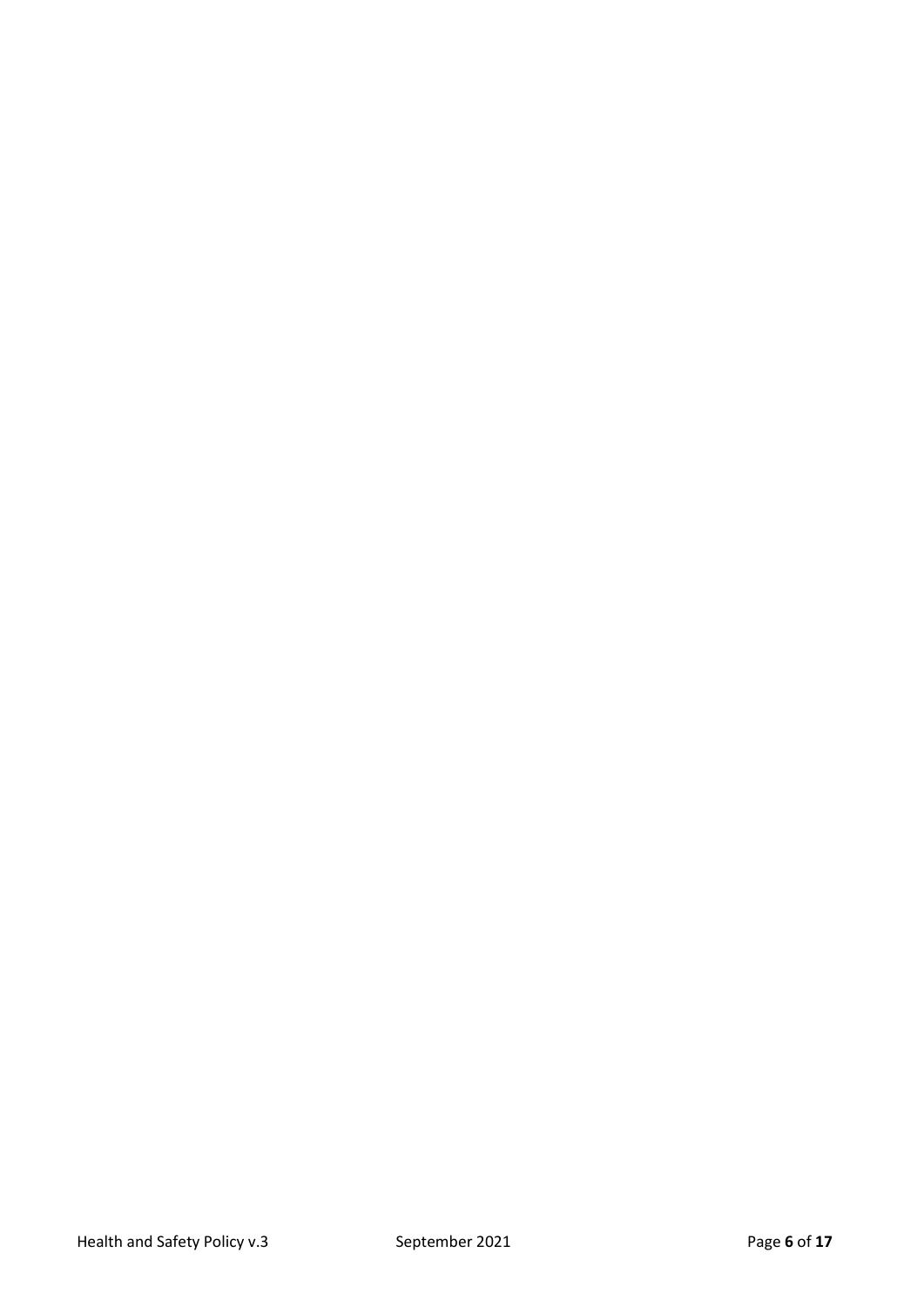- When the premises are hired to persons outside the employment of the LA, it will be a condition of all hirers, contractors and others using the school premises or facilities that they are familiar with this policy, that they comply with all safety directives of the Governing Body and that they will not, without the prior consent of the Governing Body:
	- o introduce equipment for use on the school premises
	- o alter fixed installations
	- o remove fire and safety notices or equipment
	- $\circ$  take any action that may create hazards for persons using the premises or the staff or pupils of the school.
- All contractors who work on the school premises are required to ensure safe working practices by their own employees under the provision of the Health and Safety at Work Act 1974 and must pay due regard to the safety of all persons using the premises.
- In instances where the contractor creates hazardous conditions and refuses to eliminate them or to take action to make them safe, the Head Teacher will take such actions as are necessary to prevent persons in his or her care from risk or injury. This may include requiring the contractor to stop work or leave the site.
- The Governing Body will draw the attention of all users of the school premises (including hirers and contractors) to Section 8 of the Health and Safety at Work Act 1974, which states that no person shall intentionally or recklessly interfere with or misuse anything which is provided in the interests of health, safety or welfare.

## **3.6 Staff consultative arrangements**

The Governing Body, through the Head Teacher, will make arrangements for full and proper consultation with employees on health and safety matters. The nominated safety representatives of each accredited trade union will be offered a role in these consultations.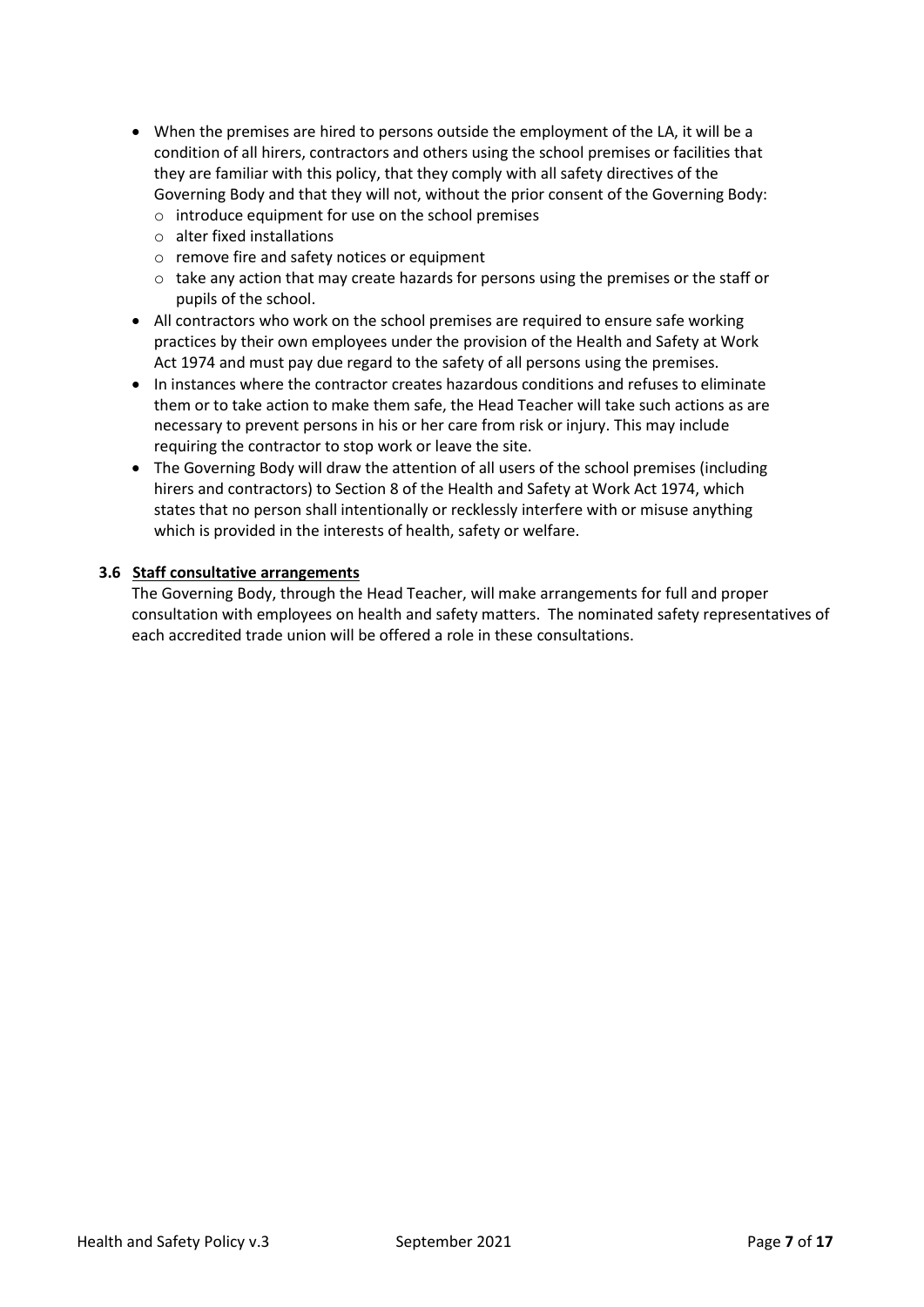## **4. Fire and Emergency procedures**

#### **4.1 Fire alarm system and fire appliances**

- Arrangements will be made for the fire alarm system and fire appliances to be serviced and tested annually by a competent contractor and records kept of the tests.
- The fire alarm will be tested monthly and a record kept in the fire alarm logbook by the Admin Assistant.

## **4.2 Fire drills**

Fire drills will be arranged at least 3 times a year and a record kept. Pre-school will be warned in advance and will also evacuate their building. The purpose of fire drills is to evacuate everyone to a designated assembly area as quickly as possible where they will be checked against the attendance registers. Suitable arrangements will be put in place for evacuating those with disablement or with special educational needs.

## **4.3 Clearing the premises in an emergency**

The Head Teacher will ensure that an emergency plan is prepared to cover all foreseeable major incidents which could put the occupants or users of the school at risk. The plan will indicate actions to be taken in the event of a major incident so that everything possible is done to save life, prevent injury and minimise loss. In the event of an emergency, the premises will be cleared in accordance with the fire drills above. It will be the duty of the Deputy head teacher to:

- check the buildings are cleared
- check that all pupils, staff and visitors are accounted for
- ring the emergency services

For further information, please refer to Appendix 1 Procedure 70: Fire Evacuation Procedures

#### **4.4 Lockdown procedures**

The school has produced lockdown procedures that would be activated in response to any external or internal incident that poses an immediate or imminent threat to staff, pupils or other site occupants.

Typical, albeit infrequent, instances when a lockdown might be appropriate include:

- an incident or civil disturbance in the local community which might impact on the school
- an intruder on the site with the potential to pose a risk to pupils, staff and visitors
- a warning being received regarding a local risk of air pollution
- a major fire near to the school

For further information, please refer to Appendix 1 Procedure 98: Holt Lockdown Procedures

#### **4.5 Critical Incident Management Plan**

A Critical Incident is a sudden, unexpected event that causes a level of shock, trauma and distress on a scale beyond the coping capacity of the school or setting. Examples may include the sudden, unexpected death of a student or staff member; violent death or serious harm to someone within the immediate community; a serious accident/event involving several students; an incident with a high media profile or one involving a number of schools

Holt has implemented (and customised) procedures contained in the Wiltshire County guidance document – Planning for and managing Critical Incidents in schools, dated September 2018. The Critical Incident Team Leader is **Mrs J Hodge.**

For further information, please refer to Appendix 1 Policy 79: Holt Critical Incident Management Plan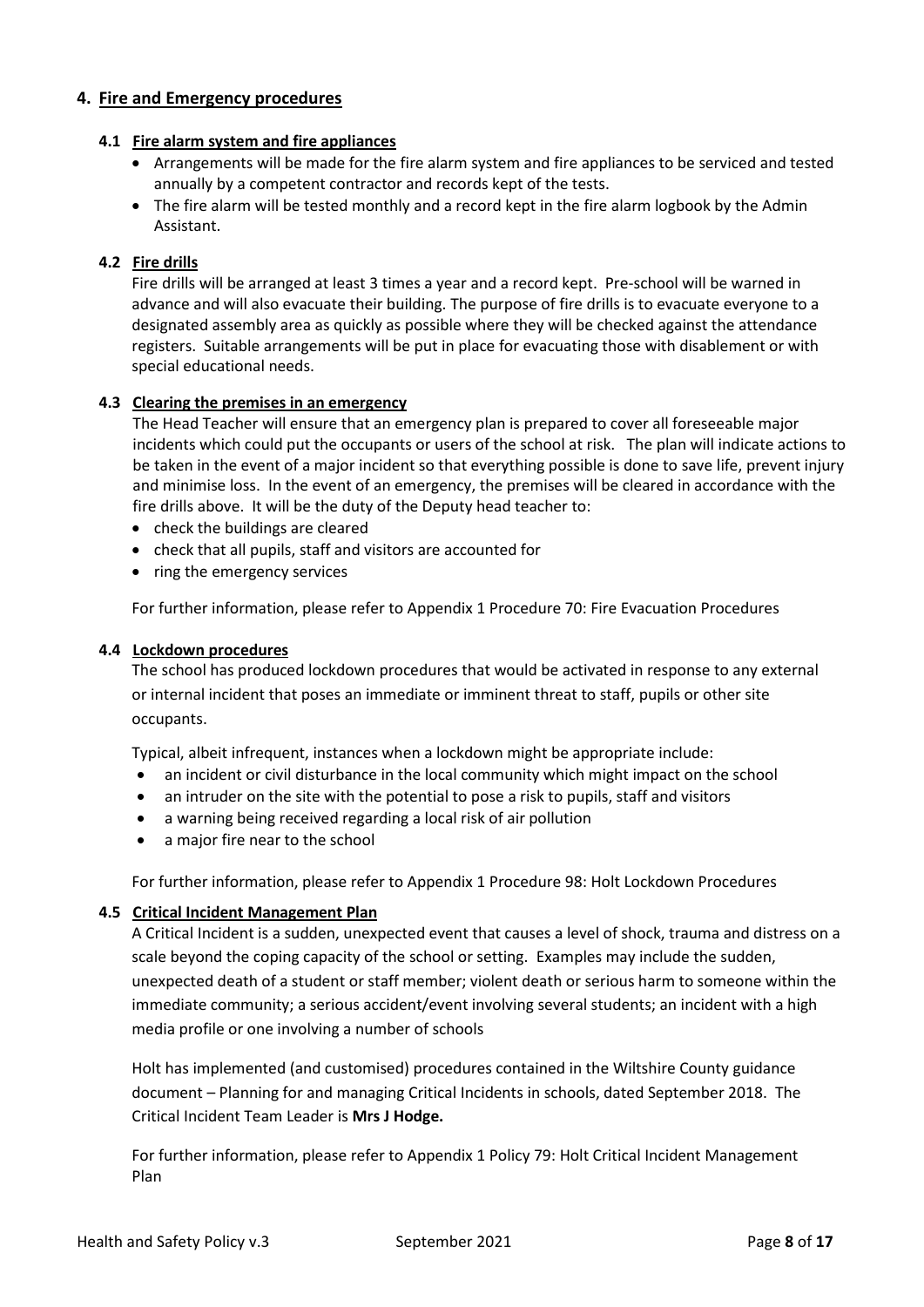# **5. Accidents and incidents**

## **5.1 Reporting incidents to the Local Authority**

Effective risk assessment and management should reduce the occurrences and seriousness of accidents. However, accidents will occur and the following types of accident and incident must be reported to the local authority – see Accidents and Incidents flowchart at Appendix 2

## **Accidents to employees or contractors**

- o any type of accident or incident in which an employee or contractor is physically injured
- $\circ$  any incident in which an employee is subject to threatening, intimidating or aggressive behaviour from a pupil or other person as a result of being a school employee
- $\circ$  any incident in which an employee is subject to excessive verbal abuse from a pupil or other person as a result of being a school employee
- $\circ$  If the physical injury or emotional distress occurred through any form of physical or verbal assault or aggression (including intimidation/posturing/gestures/insults/innuendo) then the 'Violence/Aggression to Employee form' will be used instead. See also Appendix 1 Policy 77: Violence and aggression in schools

## **Accidents to pupils or members of the public**

- $\circ$  any type of accident in which a pupil or other member of the public is physically injured as a result of the condition or lay-out of the premises, the use of any equipment or materials, or the supervision or management of any situation
- **General**
	- $\circ$  any road traffic accident during a work journey (not commuting) even if damage only;
	- o any other near miss incident in which someone could have been hurt.

The school must record each of these events – see Accidents and Incidents Report Form at Appendix 3 -and report it to the Local Authority using the appropriate version of the electronic forms found on the Right Choice website

It is important that the person responsible for incident reporting **Mrs J Hodge** reads and becomes familiar with the whole of this section, as inaccurate reporting can lead to prosecution by the HSE, delays in industrial injury benefit payments and, most importantly of all, the potential for a recurrence.

#### **5.2 Bullying and other incidents**

- Holt school is committed to providing a safe, supportive, caring environment for all children so that they can learn in a happy, secure atmosphere, building positive and confident relationships with both adults and children. **Bullying of any kind is unacceptable at our school.** If bullying does occur, all pupils should be able to tell their teacher and know that incidents will be dealt with quickly and effectively. We are a *TELLING* school. This means that *anyone* who knows that bullying is happening is expected to tell a member of staff. The school anti-bullying policy describes the signs, symptoms, school procedures, outcomes and a variety of approaches to raise awareness of bullying and how to prevent it. For further information, please refer to Appendix 1 Document 60: Anti-bullying policy
- Any less serious event than those in 5.1 above or those involving pupil/student accidents that have occurred for reasons beyond the school's management control as described above will not be reported to the local authority but will be separately recorded in a minor injuries book and relayed to parents if necessary.
- Note that the school is required to report certain injuries to the HSE under the Reporting Injuries, Diseases and Dangerous Occurrences Regulations 1995 (RIDDOR). (See www.riddor.gov.uk)

For further information, please refer to Appendix 1 Policy 55: Physical Restraint Policy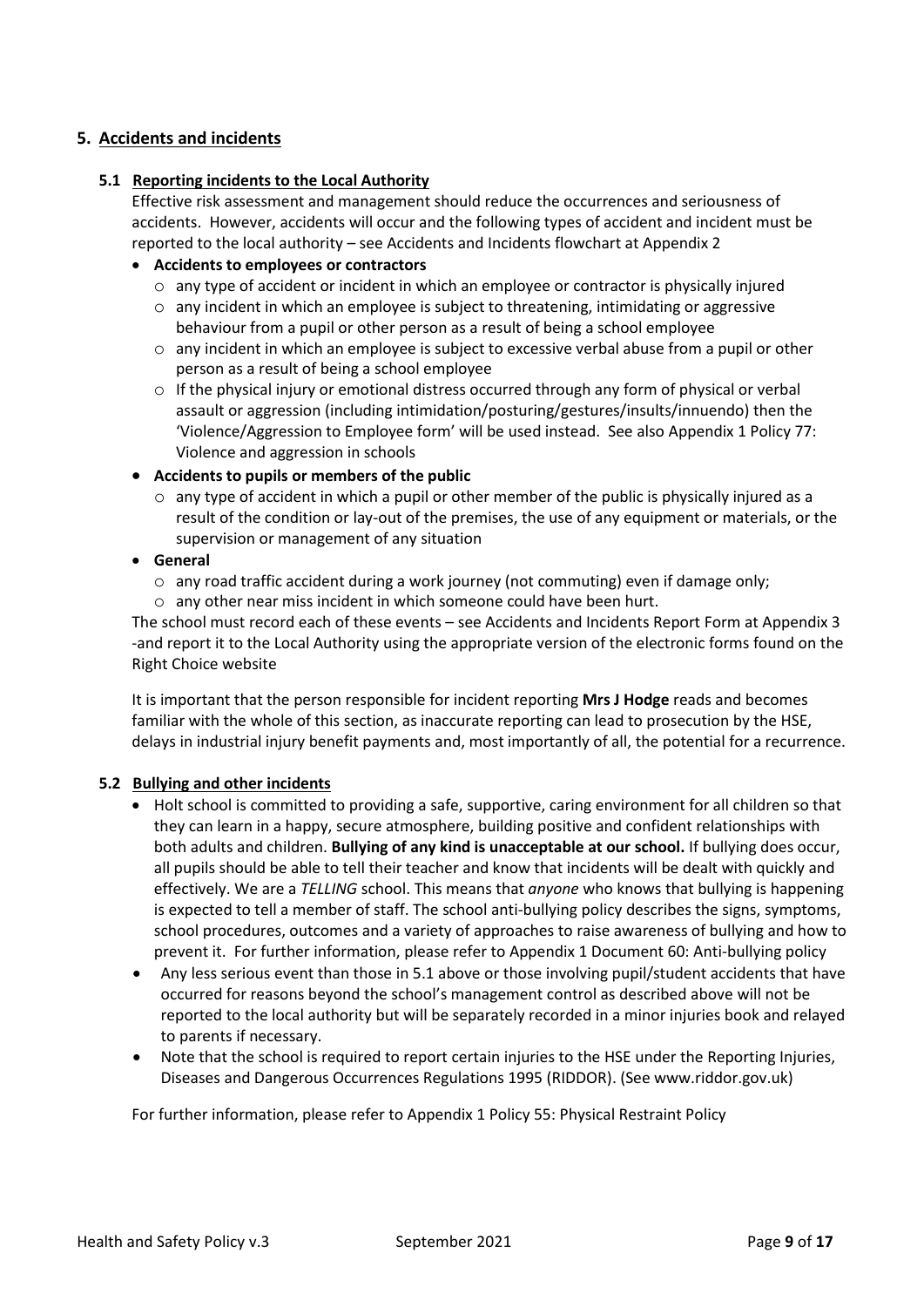## **6. Risk assessment and management**

#### **6.1 Risk assessment procedures**

It is already well established under the general requirements of the Health and Safety at Work etc. Act 1974 that a duty of care is owed to employees, pupils and other third parties alike. Risk Assessment is a process for people responsible for the day-to-day running of the school to check that they are fulfilling all of their legal obligations.

Holt school uses the forms provided by Wiltshire Council to conduct and record a systematic assessment of all of its premises and activities. The process:

- $\triangleright$  identifies hazards what could foreseeably cause injuries or harm?
- $\triangleright$  considers the existing precautionary measures that are in place
- $\triangleright$  assesses the level of residual risk i.e. gauges the likelihood of it happening and the severity of the harm
- $\triangleright$  makes a judgement about whether this level of risk is acceptable
- leads to the identification of any additional precautions necessary to reduce the risk to a level that is as low as is reasonably practicable.

This quantification of risk, albeit a subjective one, is the key to determining whether or not a school is currently meeting its duty of care.

## **6.2 Recording risk assessments**

Wiltshire Council offers 2 approaches to the recording of assessing and managing risks. The first approach, mainly associated with premises risks, uses forms which can be downloaded from the Right Choice website. The Preliminary Risk Assessment Forms (RA2-7) and the Risk Assessment Record Form (RA0), are used to assess the risks to employees, pupils or others from the potential dangers inherent in particular parts of the building and grounds. The forms are:

- $\triangleright$  Form RA2 is for identifying risks in teaching rooms
- $\triangleright$  Form RA3 is for identifying risks in circulation and common areas
- $\triangleright$  Form RA4 is for identifying risks in toilets, showers, cloakrooms and changing rooms
- $\triangleright$  Form RA5 is for identifying risks in offices and general rooms
- $\triangleright$  Form RA6 is for identifying risks in kitchens
- $\triangleright$  Form RA7 is for identifying risks in playgrounds, playing fields and car-parks
- $\triangleright$  Form RA0 is to record the assessment of any identified risk.

For further information, please refer to Appendix 1 Forms A: LA risk assessment forms (RA2 to RA7)

In the second approach The LA has produced a series of generic on-line risk assessments for many of these common and other more complex risks. These include different forms for going swimming, trees, employee well-being contractors on site, driving school transport, fixed outdoor play equipment, infection control, school security arrangements, vehicle movements on the school site, visiting farms etc.

For information on how to access these forms, please refer to Appendix 1 Forms B: LA on-line risk assessment forms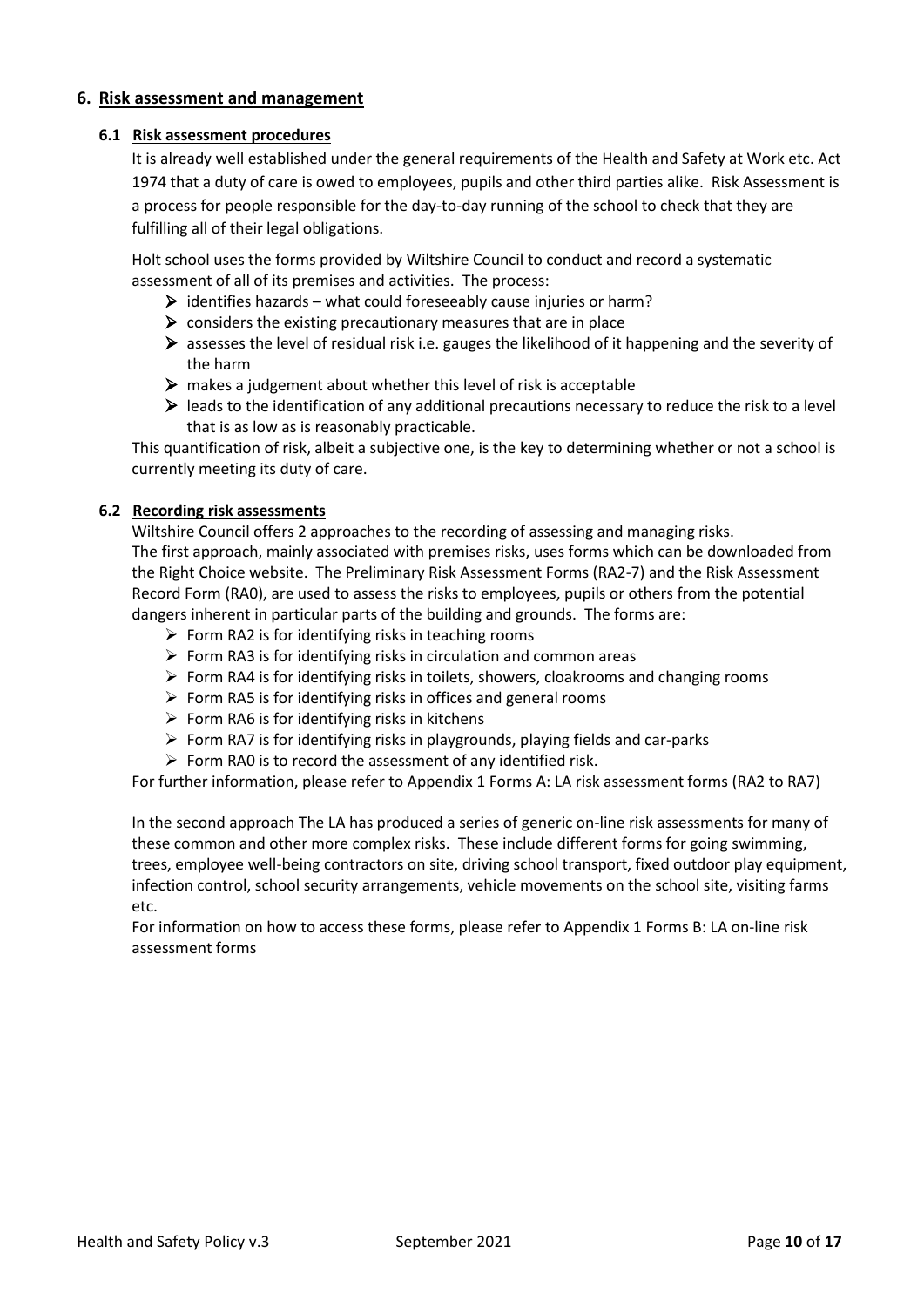# **7. First aid procedures**

Holt primary school conforms to the LA guidance on first aid found in the LA Health & Safety manual. Children and adults in our care receive high quality first aid provision. Clear and agreed systems ensure that all children are given the same care and understanding in our school. This care extends to emergency first aid provision and the administration of medicines to dealing with asthma, epipens and long-term medication. A separate lockable fridge is available for medicines.

Key to the effective administration of first aid are fully qualified staff, and in Holt school these people are:

- Qualified first aiders who have attended a 3-day course, at the end of which is an examination in the practice and theory of first aid: **Mrs J Hodge and Mrs J King**
- Qualified paediatric first aiders (PFA) who have attended a 2-day course, at the end of which is an examination in the practice and theory of paediatric first aid: **Mrs J Moore, Mrs J Holder, Ms K Maguire, Mr P King and Mrs J King**

For further information, please refer to Appendix 1:

- $\triangleright$  Document 68: First Aid Policy
- $\triangleright$  Document 31: Supporting pupils with medical conditions policy

## **8. Off-site visits**

We believe school visits can be of substantial benefit to the education and development of pupils. For many they offer opportunities to broaden their horizons and enrich their experiences. At Holt we try to strike the right balance between protecting pupils from risk and allowing them to learn from school trips. Striking the right balance means:

- staff focusing on managing real risks when planning trips
- those running trips understanding their roles, are supported in their roles and are competent to lead or take part in them
- opportunities are experienced to the full.

We abide by [HSE guidance on school trips,](http://www.hse.gov.uk/services/education/school-trips.htm) which states:

"It is important that those running school trips act responsibly by:

- putting sensible precautions in place, and making sure these work in practice
- knowing when and how to apply contingency plans where they are necessary
- heeding advice and warnings from others, for example those with local knowledge or specialist expertise (especially in respect of higher-risk activities)."

The school adheres to the Procedures for the transportation of children on school visits by staff and parents set out in Appendix 4.

For further information, please refer to Appendix 1 Document 80: Educational Visits Policy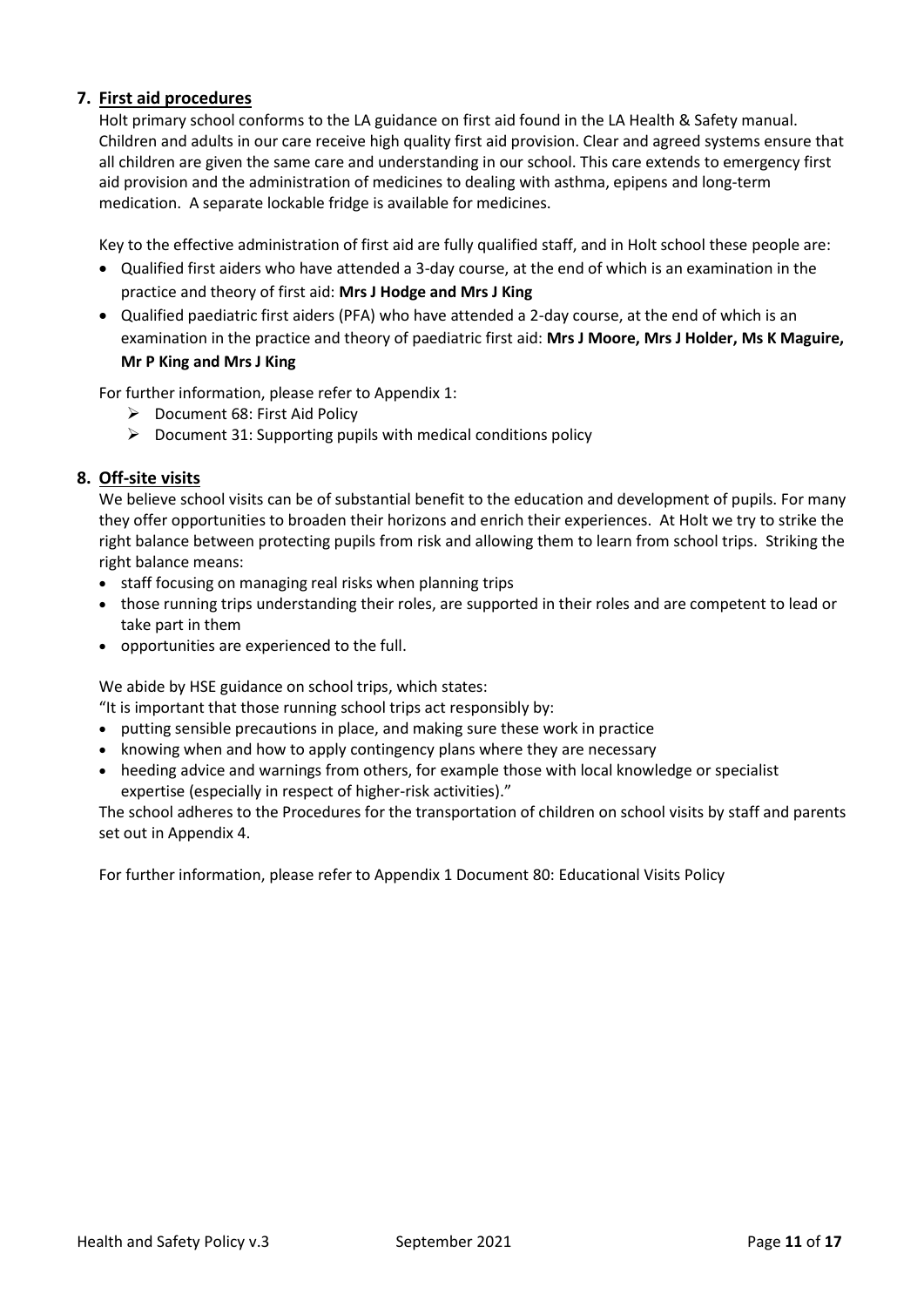# **9. Safety and security**

## **9.1 Security**

Entry to the school buildings for visitors (including contractors) is via the front door, which has a coded entry system. Once visitors have been allowed in to reception they must sign the Visitors book. They will then be given a badge which identifies their status and the procedures set out in the following document will then apply:

- School visitors' policy and procedures: see policy document 56 at Appendix 1

#### **9.2 On-line safety**

With the increasing use of computers in classrooms, on-line safety is paramount. The Headteacher has a duty of care for ensuring the safety (including online safety) of members of the school community, though the day to day responsibility for online safety has been delegated to the Online Safety Officer, **Mrs H Greenman**. Online safety is a focus in all areas of the curriculum and staff reinforce online safety messages across the curriculum.

For further information, please refer to Appendix 1 Document 59: School On-Line Safety Policy.

## **9.3 Safeguarding and child protection**

Holt Primary School is committed to safeguarding and promoting the welfare of children. We will fulfil our local and national responsibilities as laid out in the following key documents:

- Working Together to Safeguard Children (2018)
- Keeping Children Safe in Education (2020)
- The Procedures of Wiltshire Safeguarding Children Board

The school's "Safeguarding and Child Protection policy (See Document 28 in Appendix 1) sets out how this is achieved. The aim of this policy is to ensure:

- all our pupils are safe and protected from harm
- safeguarding procedures are in place to help pupils to feel safe and learn to stay safe
- adults in the school community are aware of the expected behaviours and the school's legal responsibilities in relation to safeguarding and child protection.

## The designated safeguarding lead is: **Mrs J Hodge**. The deputies are: **Mrs J Smith and Mrs H Greenman.**

The nominated safeguarding governor is: **Katie Jackson**

#### **9.4 Grounds maintenance**

The grounds are maintained by a professional grounds' maintenance company. The school additionally employs tree professionals to conduct a survey of all the trees in the school grounds every 18 months. The tree survey report identifies prioritised work that needs to be done on the trees and it is the responsibility of the School Finance Officer to ensure that the designated work is carried out within the required timescales.

#### **9.5 Premises maintenance**

A spreadsheet of required / planned maintenance and repairs is kept by the school and reviewed at meetings of the Premises and Safety committee. Day-to-day maintenance needs are logged by staff in a file at reception and that this is also considered at each Premises meeting, although urgent works are communicated to the Chairman of that meeting as and when necessary. All electrical equipment is routinely checked before use and inspected and tested annually.

#### **9.6 Catering and food safety**

The contract for supplying meals to the school at lunchtime is currently held by Lataca, who are responsible for the safety of the food arriving at school. The meals are disbursed by qualified catering staff at school.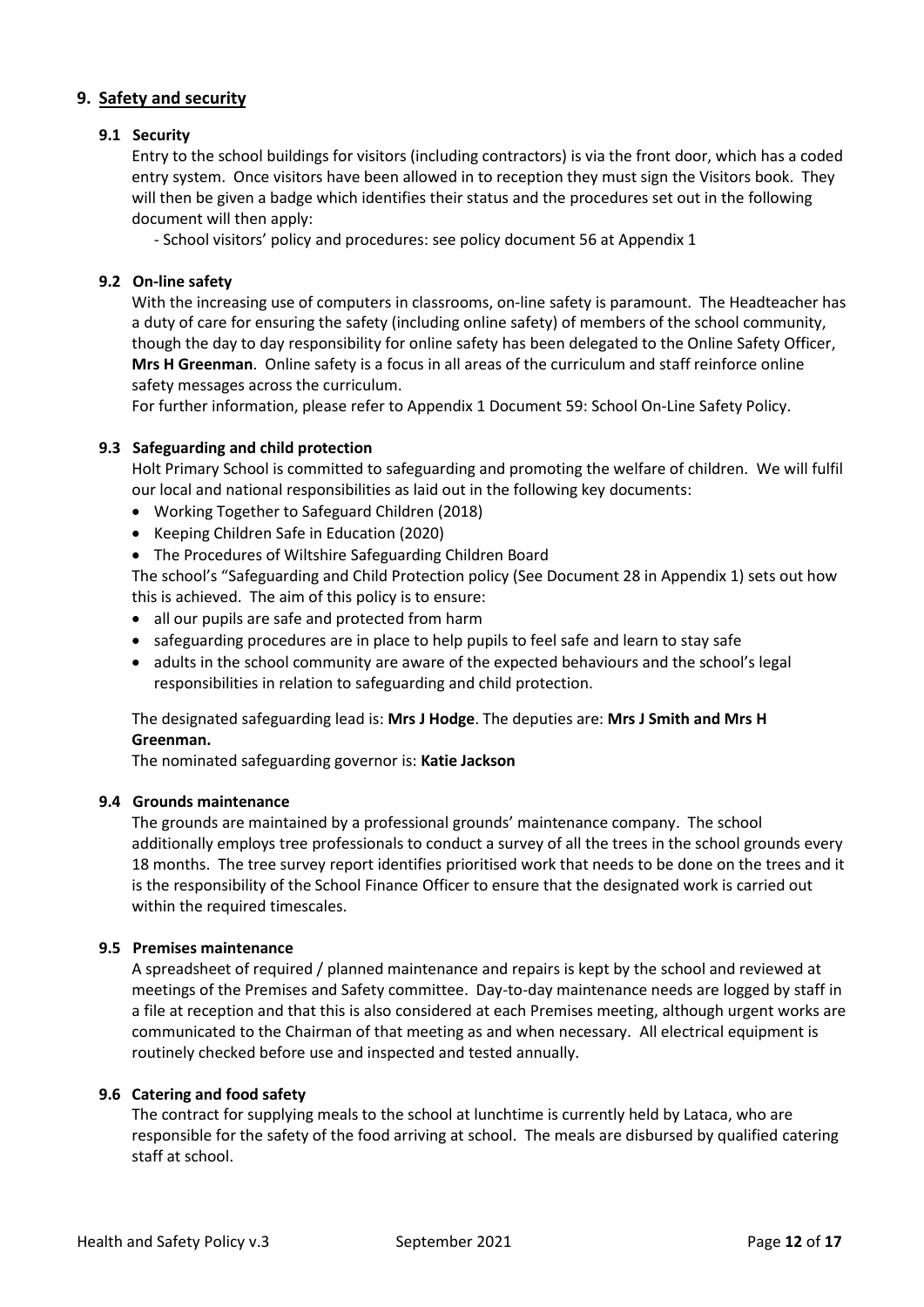# **10. Other policies and procedures related to Health and Safety**

Some of the other topics which impact on Health and Safety are shown in the table below, together with the generic policies / procedures and a reference to Appendix 1, which identifies where some documents can be found.

| <b>Topic</b>                 | <b>Policy / Procedure</b>                                                                                                             | Ref.      |
|------------------------------|---------------------------------------------------------------------------------------------------------------------------------------|-----------|
| After-school club            | After school club procedures                                                                                                          | 99        |
| Asbestos                     | LA asbestos policy                                                                                                                    | App 1.3   |
| Cleaning arrangements        | The cleaning contract is held by School Finance<br>Officer                                                                            |           |
| Hazardous substances (COSHH) | The school conforms to COSHH guidelines on the<br>control of hazardous substances as set out in the LA<br>Health and Safety manual    | App $1.3$ |
| Lettings                     | The Lettings Policy is shown in Appendix 1. The<br>School Finance Officer holds contracts for all current<br>lettings.                | 81        |
| Lone working                 | Holt lone working procedures                                                                                                          | 97        |
| Swimming in LA pools         | The LA offers guidance in a document entitled "School<br>swimming in pools at Wiltshire Council owned and<br>managed Leisure Centres" | App 1.3   |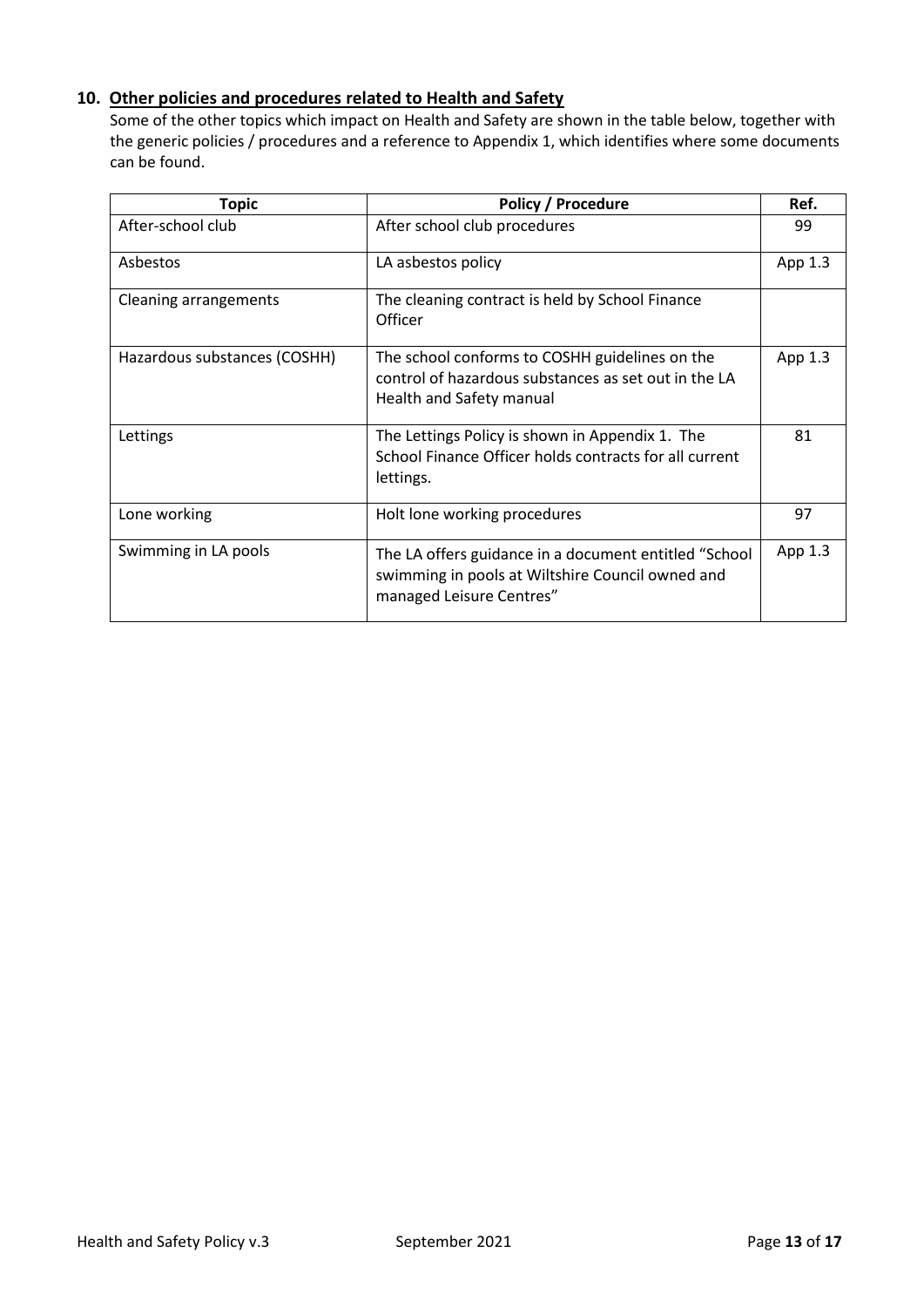# **Appendix 1: Referenced Policies and Procedures**

The following tables list some of the school policies and procedures mentioned in this document, with the policy/document numbers and where the documents can be found. If you are unable to access the LA Health and Safety manual please email the clerk [\(clerktogovernors@holt.wilts.sch.uk\)](mailto:clerktogovernors@holt.wilts.sch.uk) and he will email you a downloaded copy of the desired policy.

|     | <b>1.1 HOLT SCHOOL POLICIES</b>                  |                                              |  |  |
|-----|--------------------------------------------------|----------------------------------------------|--|--|
| No. | <b>Policy</b>                                    | Where policy can be found                    |  |  |
| 60  | <b>Anti-Bullying Policy</b>                      |                                              |  |  |
| 56  | Code of Conduct for Volunteers & Visitors to the |                                              |  |  |
|     | School                                           |                                              |  |  |
| 79  | Critical Incident Management Plan                |                                              |  |  |
| 80  | <b>Educational Visits Policy</b>                 | All these policies can be found on           |  |  |
| 68  | First aid Policy                                 | Holt VC Primary School share point.          |  |  |
| 81  | Lettings Policy                                  | Copies can be printed or emailed on request. |  |  |
| 59  | <b>On-Line Safety Policy</b>                     |                                              |  |  |
| 28  | Safeguarding and Child Protection Policy         |                                              |  |  |
| 56  | <b>School Visitors Policy</b>                    |                                              |  |  |
| 31  | <b>Supporting Pupils with Medical Conditions</b> |                                              |  |  |
| 77  | Violence and Aggression in School                |                                              |  |  |

| 1.2 HOLT SCHOOL PROCEDURES |                              |                                              |  |
|----------------------------|------------------------------|----------------------------------------------|--|
| No.                        | <b>Procedure</b>             | Where policy can be found                    |  |
| 99                         | After-school club procedures | All these policies can be found on           |  |
| 70                         | Fire evacuation procedures   | Holt VC Primary School share point.          |  |
| 97                         | Holt lone working procedures | Copies can be printed or emailed on request. |  |
| 98                         | Holt Lockdown procedures     |                                              |  |

| 1.3 LA POLICIES, PROCEDURES & FORMS ADOPTED BY HOLT SCHOOL - on Wiltshire Right Choice website |                                       |                                           |  |
|------------------------------------------------------------------------------------------------|---------------------------------------|-------------------------------------------|--|
| Policy                                                                                         | <b>Asbestos Policy</b>                |                                           |  |
| Guidelines                                                                                     | Hazardous substances (COSHH)          | Wiltshire Health and Safety Manual on the |  |
| <b>Guidelines</b>                                                                              | School swimming in pools at Wiltshire | <b>Wiltshire Right Choice website</b>     |  |
|                                                                                                | Council owned and managed Leisure     | (see Intro above)                         |  |
|                                                                                                | Centres                               |                                           |  |
| Forms A                                                                                        | LA risk assessment forms (RA2 to RA7) |                                           |  |
| Forms B                                                                                        | LA on-line risk assessment forms      |                                           |  |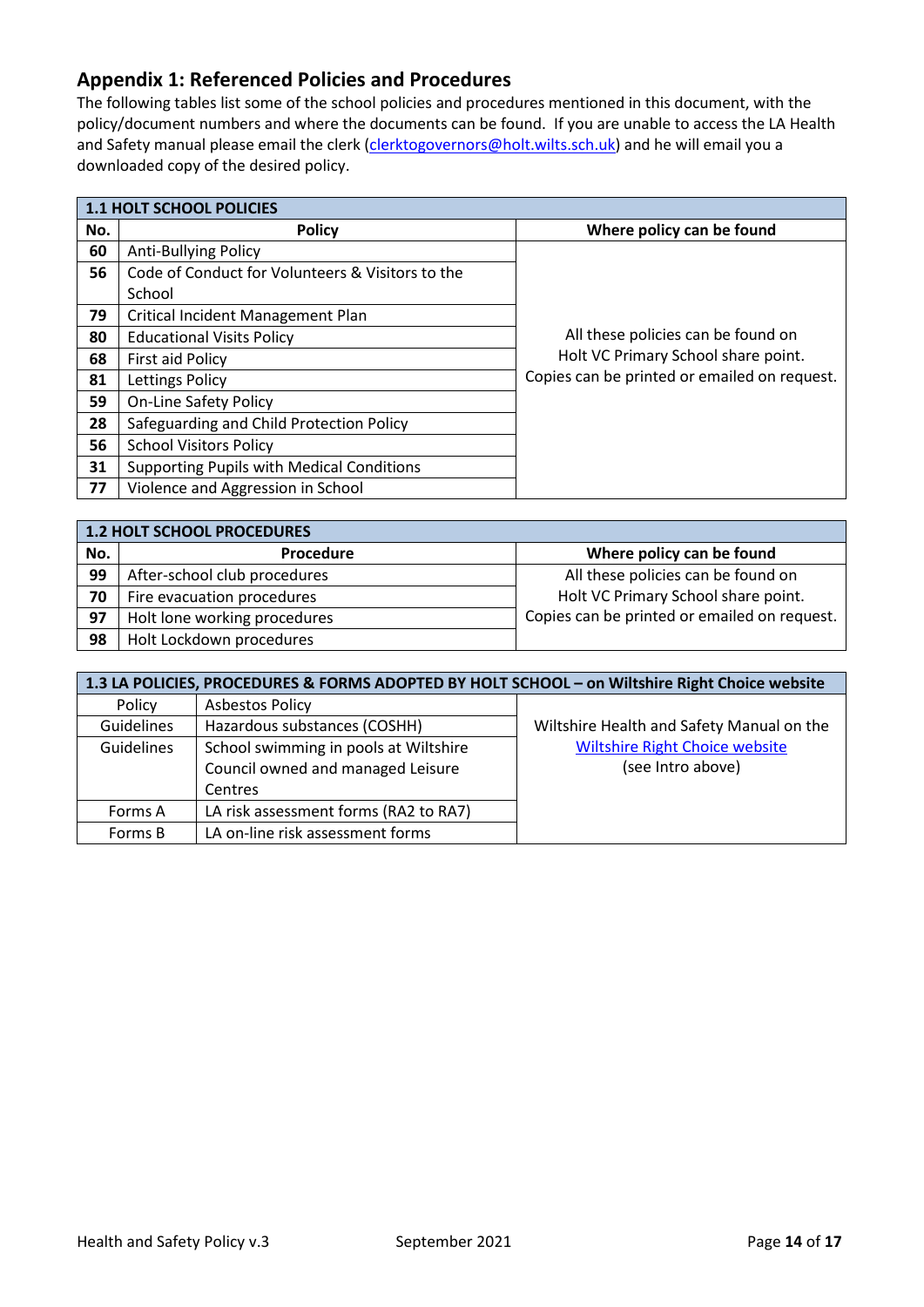# **Appendix 2: Accidents & Incidents Flowchart**

# **Is an Accident or Incident Reportable?**

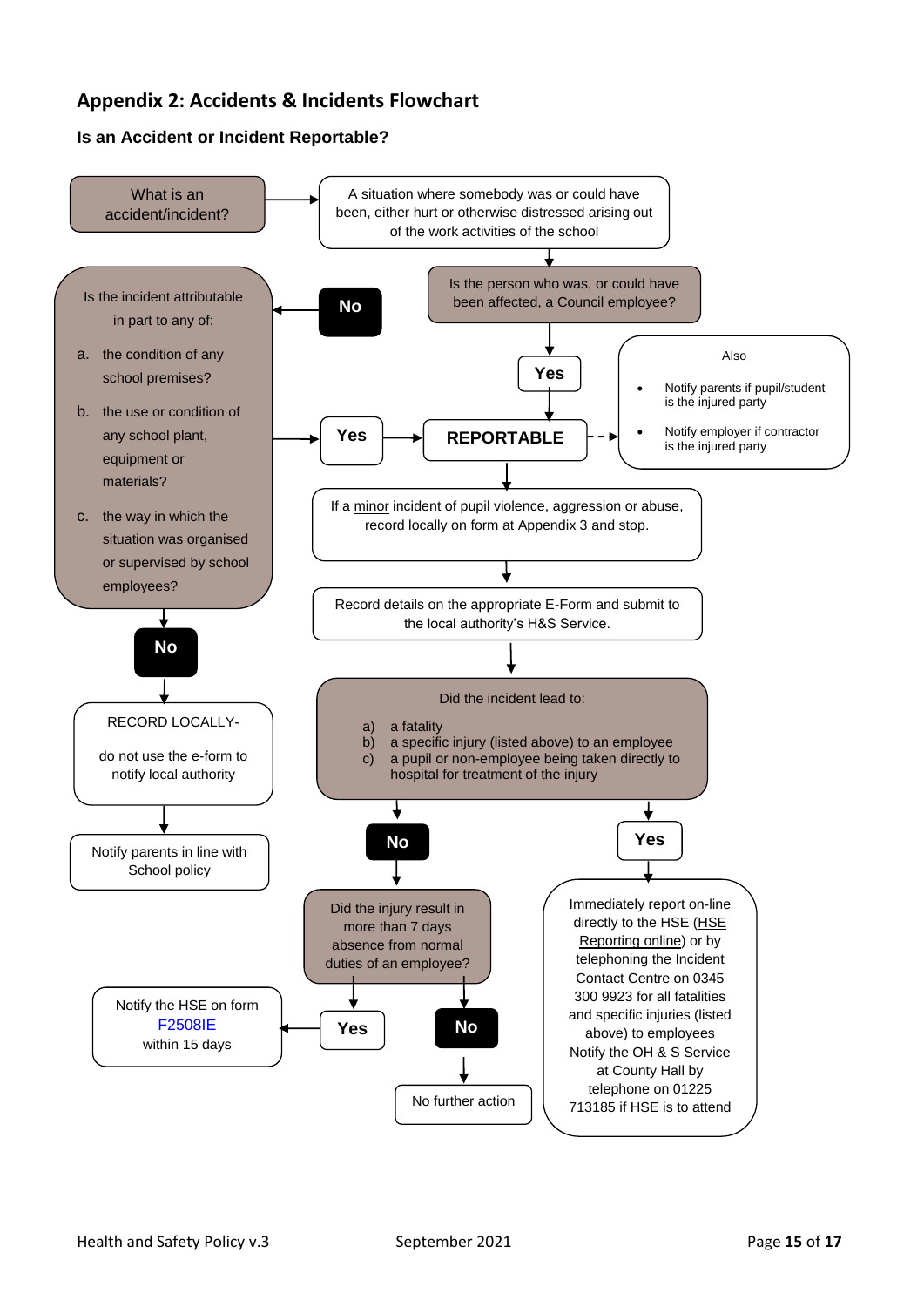# **Appendix 3: Accidents & Incidents Recording Sheet**

| Nature of Incident:                                                           | Accident / Near Miss / Incident of Assault or Abuse<br>(circle) |                                                                                        |                          |  |
|-------------------------------------------------------------------------------|-----------------------------------------------------------------|----------------------------------------------------------------------------------------|--------------------------|--|
| 1.Injured Person                                                              |                                                                 |                                                                                        |                          |  |
| Forename:                                                                     |                                                                 | Last Name:                                                                             |                          |  |
| Status:                                                                       |                                                                 | Employee / Pupil / Member of Public / Contractor                                       | (circle)                 |  |
| If employee, give occupation:                                                 |                                                                 |                                                                                        |                          |  |
| If contractor, give company name:                                             |                                                                 |                                                                                        |                          |  |
| If member of public,<br>give address<br>and contact details:                  |                                                                 |                                                                                        | If under 18<br>give age: |  |
| 2. Incident<br><b>Details</b>                                                 |                                                                 |                                                                                        |                          |  |
| Description of incident<br>eg what happened,<br>what was the person<br>doing? |                                                                 |                                                                                        |                          |  |
| Where did it<br>happen?                                                       |                                                                 |                                                                                        |                          |  |
| Incident date:                                                                |                                                                 | Time of Incident (if<br>known):                                                        |                          |  |
| Type of injury:<br>e.g. cut / bruise                                          |                                                                 | Part/s of body injured:                                                                |                          |  |
| First aid given?                                                              | YES / NO                                                        | YES / NO<br>Went straight to hospital?                                                 |                          |  |
| Causes /<br>contributory factors:                                             |                                                                 |                                                                                        |                          |  |
| Preventative<br>measures already<br>taken:                                    |                                                                 |                                                                                        |                          |  |
| Names of witnesses:                                                           |                                                                 |                                                                                        |                          |  |
| Name of person<br>completing form:                                            |                                                                 |                                                                                        |                          |  |
| Have you informed the Headteacher about this accident / incident?<br>YES / NO |                                                                 |                                                                                        |                          |  |
| Headteacher's comments:                                                       |                                                                 |                                                                                        |                          |  |
|                                                                               |                                                                 | Hand this completed form to your Admin Office so that an Online Incident Report can be |                          |  |